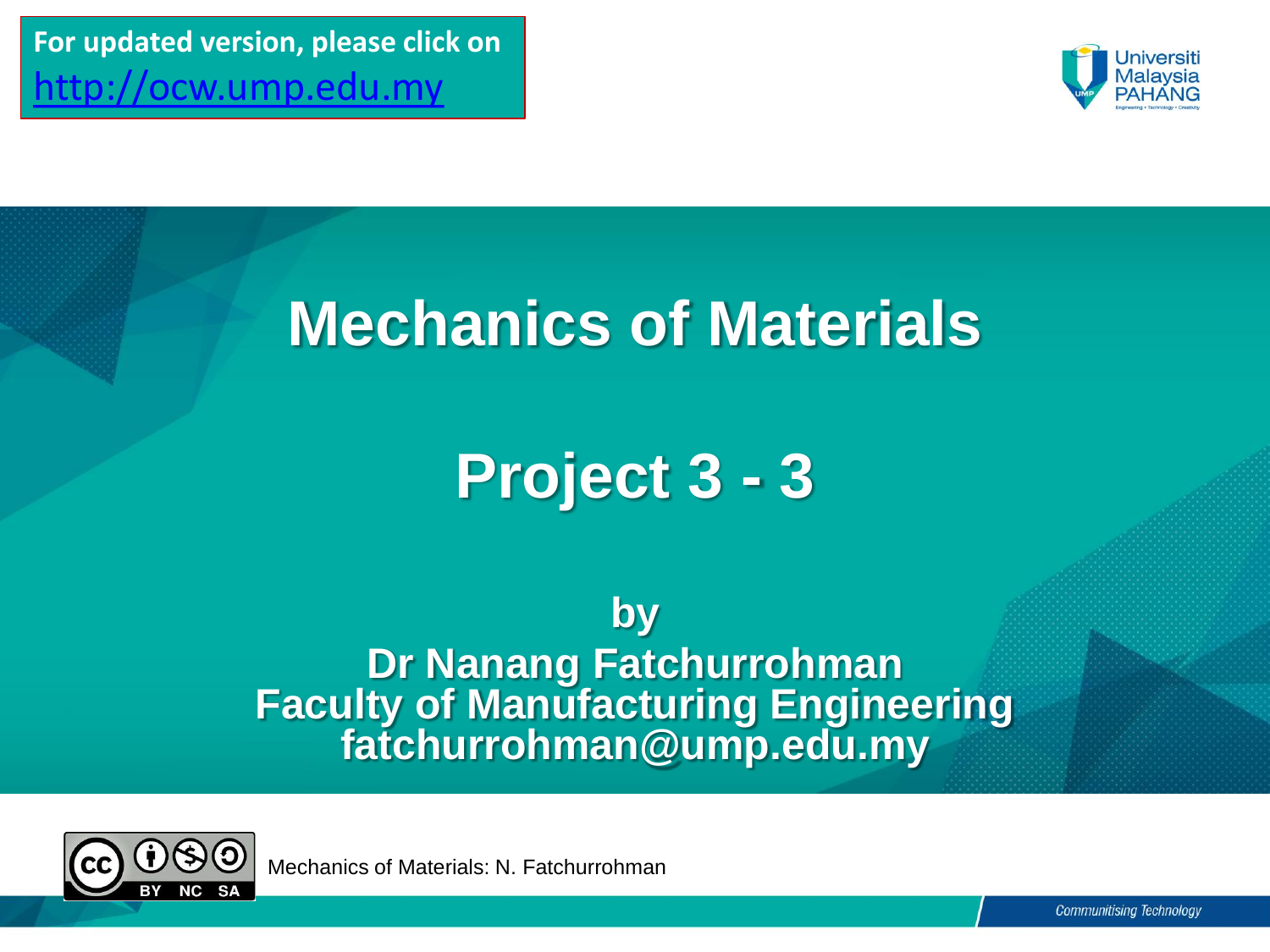## 4.0 CALCULATION OF STRESS



| No. | Area, mm <sup>-</sup> | $\gamma$ m, mm | $\mu$ mA, mm <sup>3</sup>                             |
|-----|-----------------------|----------------|-------------------------------------------------------|
|     | (50)(5)<br>$= 250$    | 145            | 36.25 $\times$ 10 <sup>3</sup>                        |
|     | $(140)(9.5) = 1330$   | 75             | 99.75 $\times$ 10 <sup>9</sup>                        |
| っ   | $= 250$<br>(50)(5)    | 2.5            | $0.63 \times 10^{3}$                                  |
|     | $\Sigma A = 1830$     |                | $\Sigma$ <i>y</i> mA= 136.63 $\times$ 10 <sup>3</sup> |